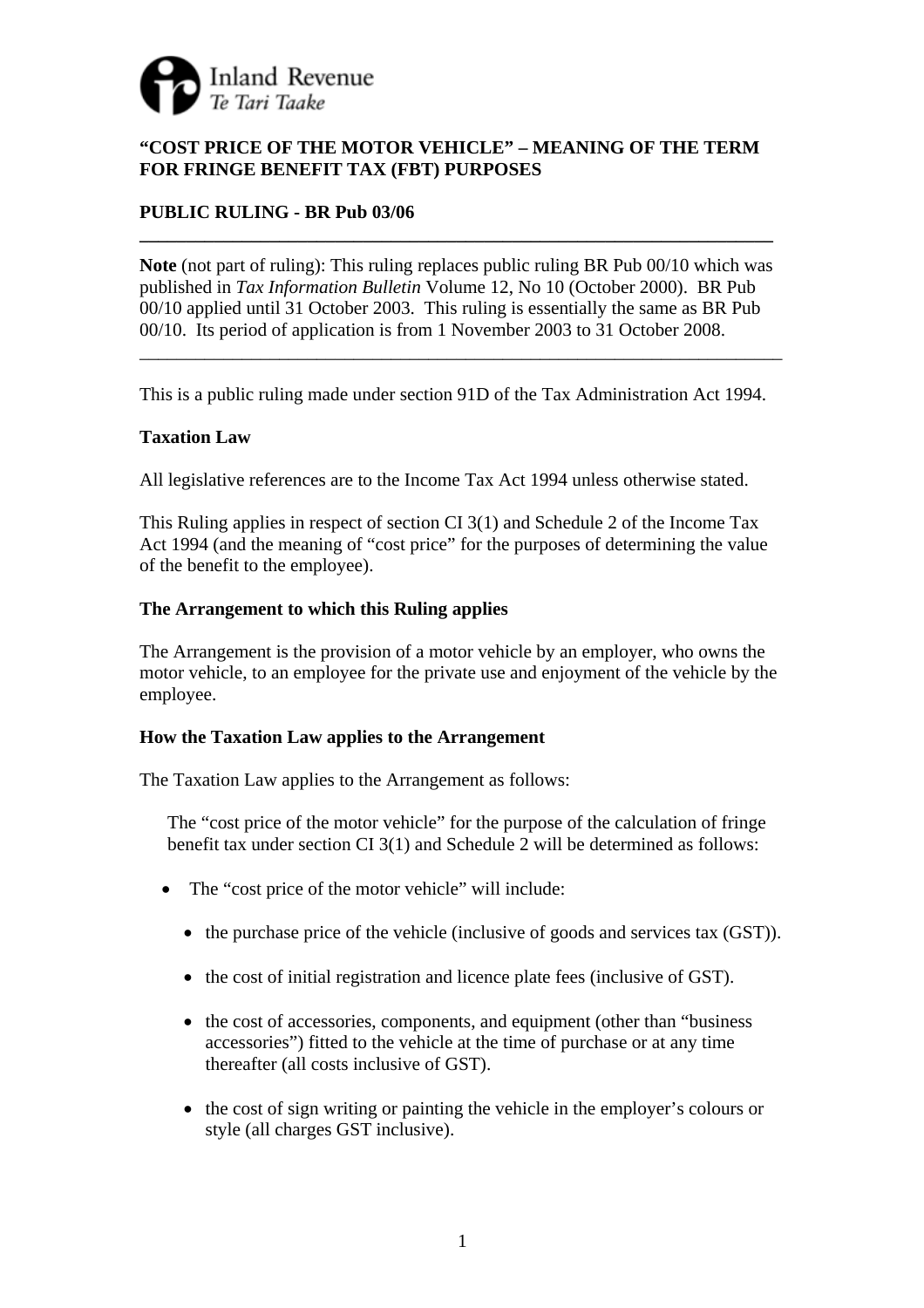

- the cost (if any) of transporting the motor vehicle to the place where the motor vehicle is to be first used (all charges GST inclusive).
- The "cost price of the motor vehicle" will not include:
	- the cost of annual vehicle re-licensing fees.
	- the cost of "business accessories", fitted to the motor vehicle at the time of purchase or at any time thereafter.
	- the cost of financing the purchase of the vehicle.

For the purposes of this Ruling:

- The term "business accessories" means accessories, components, and equipment fitted to the vehicle, required for and relating solely to the business operations to which the vehicle is used, and that are in themselves "depreciable property" for the purposes of the Act. Where powered, they will usually require the vehicle's power source to operate them, e.g. a two-way radio, roof mounted flashing warning lights, electronic testing/monitoring equipment, etc.
- The term "fitted to the vehicle" means permanently affixed to the vehicle. Permanency would not be negated if the accessory were removed from the vehicle on a temporary basis, for repair or maintenance, or on the removal of the accessory at the time of sale or disposal of the vehicle or the accessory itself.

## **The period or income year for which this Ruling applies**

This Ruling will apply from 1 November 2003 to 31 October 2008.

This Ruling is signed by me on the  $4<sup>th</sup>$  day of September 2003.

**Martin Smith**  General Manager (Adjudication & Rulings)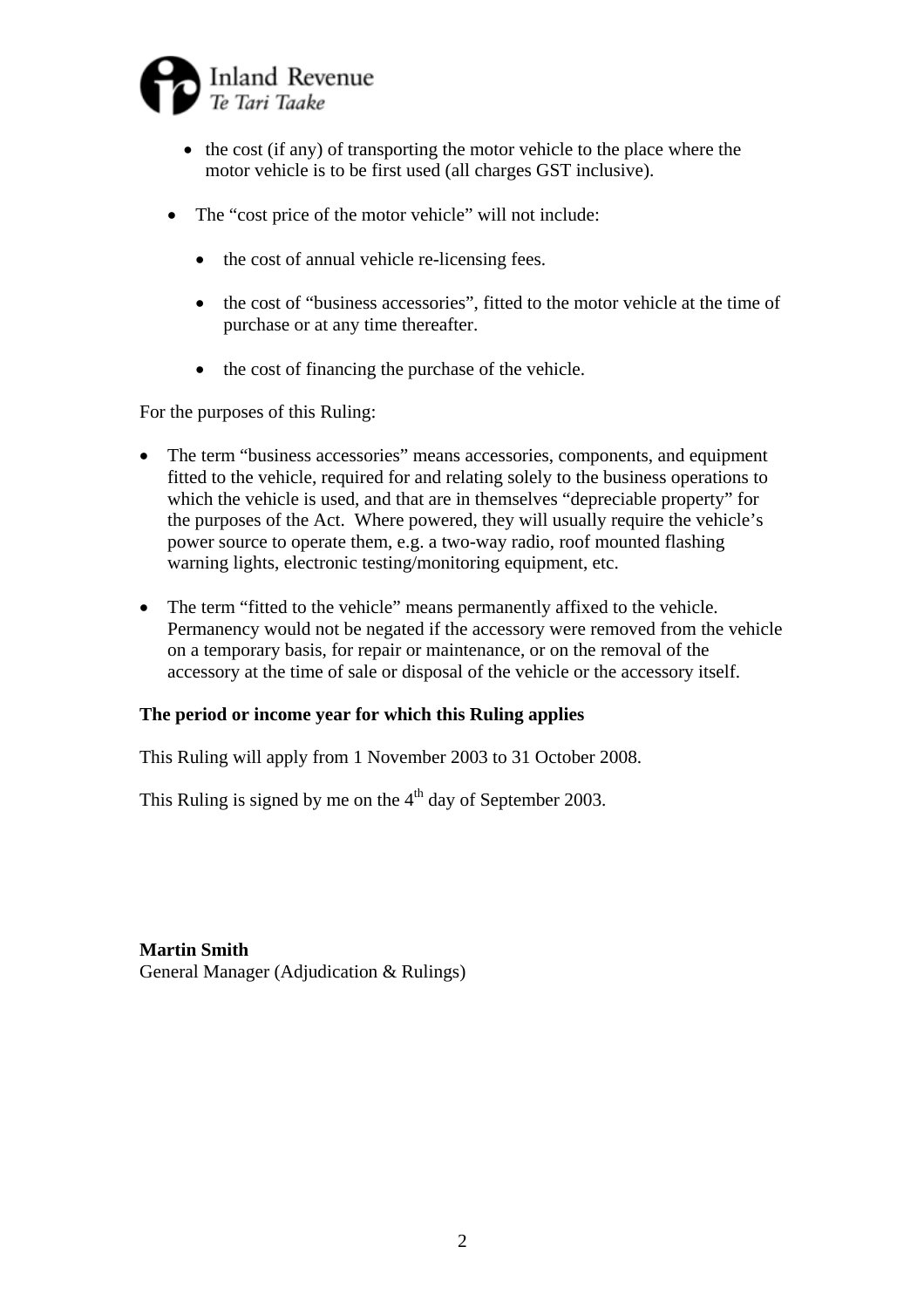

# **COMMENTARY ON PUBLIC RULING BR Pub 03/06**

This commentary is not a legally binding statement, but is intended to provide assistance in understanding and applying the conclusion reached in public ruling BR Pub 03/06 ("the Ruling").

All legislative references are to the Income Tax Act 1994 unless otherwise stated.

# **Background**

If an employee has the private use or enjoyment, or the availability for private use or enjoyment, of a motor vehicle that is owned by the employer of the employee, the employer must pay FBT on the value of the benefit. The benefit is calculated by reference to the cost price of the vehicle to the employer, not the value of the benefit to the employee. If an employer purchases a motor vehicle to be used by, or to be made available for use by, an employee, a number of costs are incurred in addition to the purchase price of the vehicle for the vehicle to be in a state where it can be used by the employee. Some of the additional costs include:

- On-road costs. Under section 5 of the Transport (Vehicle and Driver Registration and Licensing) Act 1986, no motor vehicle can be driven on the road unless:
	- the motor vehicle is registered; and
	- the registration plates and a current license issued for the vehicle are affixed and displayed on the vehicle; and
	- the full amount of the accident compensation levy has been paid.
- The cost of transporting the vehicle to the initial place where it is to be used.
- The cost of fitted accessories, components, or equipment required for and relating solely to the business operations for which the vehicle is used.
- The cost of accessories, components, and equipment, such as towbars, roof racks, and stereos, fitted to the car at the time of purchase or at some later time.

This Ruling identifies the costs that form part of the "cost price of the motor vehicle" for the purposes of calculating FBT.

The Commissioner considers the cost of motor vehicles includes accessories that are permanently affixed to the vehicle. Everything that is permanently affixed to the vehicle, including accessories such as CD players, towbars, and radiotelephone sets, is part of the cost to the employer of making the vehicle available to the employee. Accessories not so permanently affixed are not part of the cost price of the vehicle in the first place and their FBT (or other income tax) status is to be determined separately. However, the Commissioner considers that certain accessories, permanently fitted to the vehicle and relating solely to the business operations for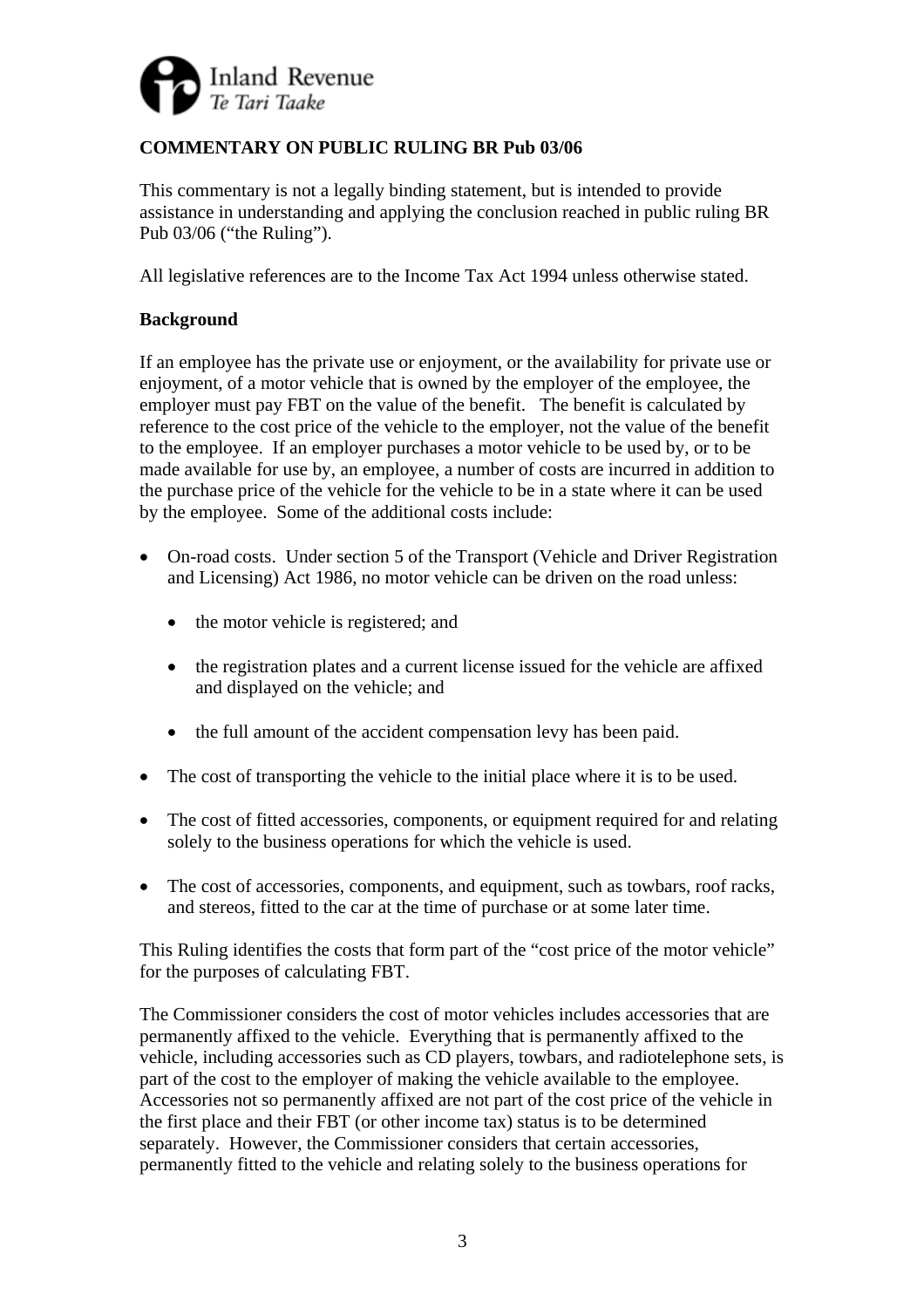

which the vehicle is used, should not be treated as part of the cost of the vehicle for FBT purposes. For example, a radiotelephone set fitted to the vehicle and only able to be used for business purposes would be excluded from the vehicle's cost price because it is a "business accessory". On the other hand, a mobile phone is an example of an item considered not to be part of the cost price of the vehicle because it does not meet the test of being permanently affixed to the vehicle.

## **Legislation**

Section CI 3(1) provides a formula for calculating the value of the fringe benefit that consists of the private use and enjoyment, or the availability for the private use and enjoyment, of a vehicle. This formula is:

• y *x* z when the benefit is subject to FBT on a quarterly basis; and 90

y *x* z when the benefit is subject to FBT on an income year basis. 365

In these formulae, if the benefit is subject to  $FBT$ ,  $(z)$  is the amount calculated in accordance with Schedule 2.

Schedule 2 states:

PART A – MOTOR VEHICLES

Subject to clause 3, in relation to any quarter or (where fringe benefit tax is payable in respect of the vehicle on an income year basis under section ND 14) to any income year, and to any motor vehicle that in the quarter or income year is provided by any person for the private use or enjoyment of an employee or is available for such private use or enjoyment, the value of the benefit that would be able to be enjoyed by the employee, if the employee had unlimited private use or enjoyment or availability for private use or enjoyment of the motor vehicle in that quarter or income year, shall be, -

- (a) Where the motor vehicle is owned (whether in the person's own right or jointly with any other person) by that person, 6% or (where fringe benefit tax is payable in respect of the vehicle on an income year basis under section ND 14) 24% of **the cost price of the motor vehicle to that person** or, as the case may be, those persons: (Emphasis added)
- (b) Where the motor vehicle is leased or rented by that person from any other person (that person and that other person being associated persons) under a lease or rental agreement that commenced -
	- $(i)$
	- (ii) On or after 23 September 1985, 6% or (where fringe benefit tax is payable in respect of the vehicle on an income year basis under section ND 14) 24% **of the cost price of the motor vehicle** to the person who is the owner of the motor vehicle at the time the benefit is provided to the employee: (Emphasis added)

The definition of "Adjusted tax value" in section OB 1 states:

(a) Means, in relation to any depreciable property of a taxpayer and any particular time (and subject to section EG 11, in the case of property in a pool, and to section EG 19(10)(a), in the case of software to which that section applies), the amount calculated in accordance with the following formula:

bv (base value) - ad (aggregate deductions)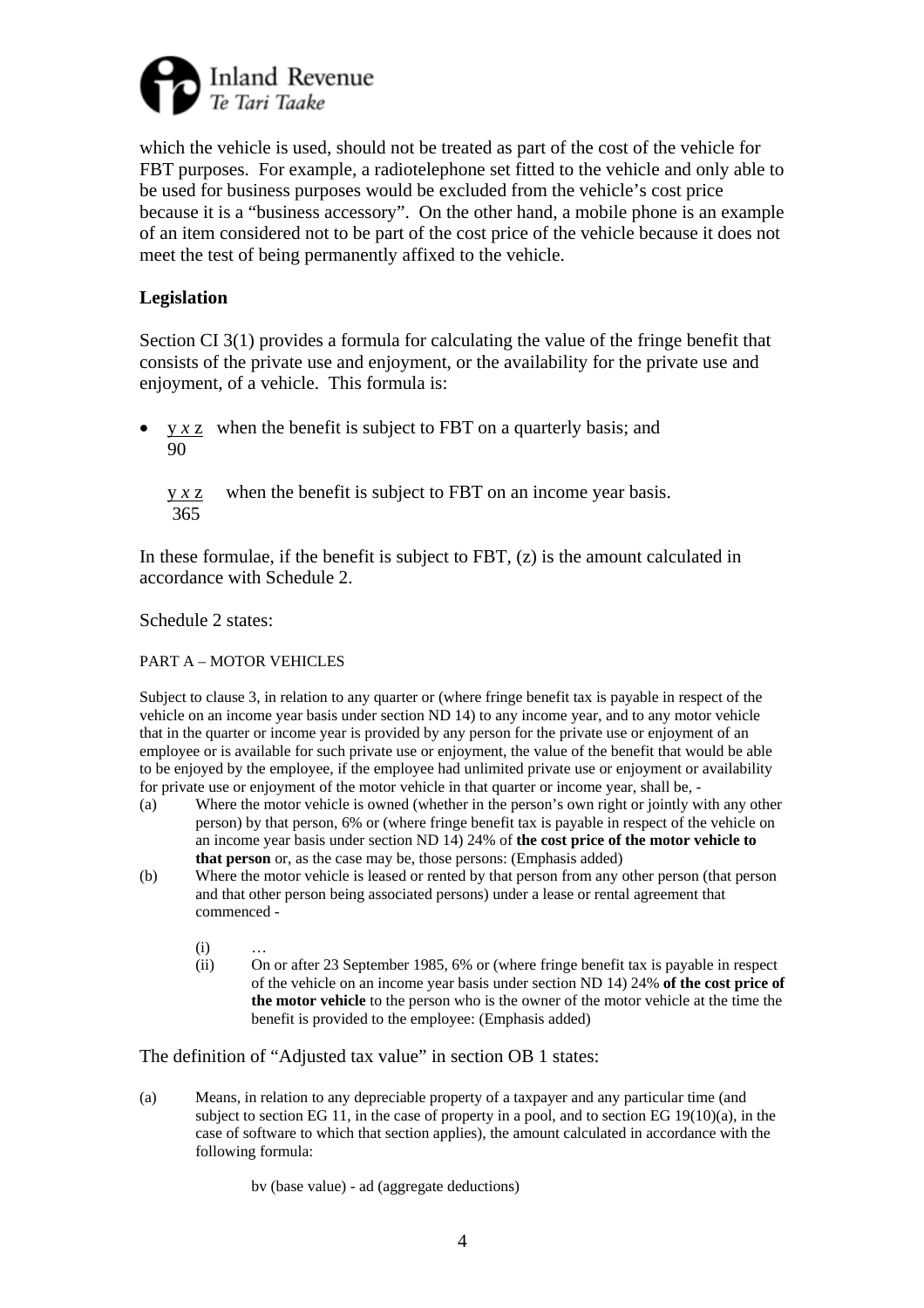

where –

bv (base value) is –

 (i) Except where paragraph (ii) or paragraph (iii) or paragraph (iv) of this item applies, the **cost of the property** to the taxpayer (excluding any expenditure of the taxpayer allowed as a deduction under any provision of this Act or the Income Tax Act 1976 other than sections EG 1 to EG 15 and section EG 18 of this Act or sections 108 to 108N and section 113A of the Income Tax Act 1976): (Emphasis added)

## **Application of the Legislation**

The determinative factor in the calculation of FBT on motor vehicles is the "cost price of the motor vehicle to that person" (the employer) as contained in Schedule 2. The calculation of fringe benefit tax on the provision of a motor vehicle to an employee is based on the vehicle's cost price, and **not** its value to the employee. This was the "test" adopted by Parliament and confirmed in *C of IR v Atlas Copco (NZ) Ltd* (1990) 12 NZTC 7,327. At pages 7,334 and 7,335 Sinclair J said:

The Tenth Schedule to the Income Tax Act clearly states that the value of the benefit is an amount equal to "6% of the cost price of the motor vehicle *to that person*", where "that person" is the person providing the benefit. In other words, the schedule expressly states that the value of the benefit is to be calculated by reference to the cost price to the employer. There is no justification in the legislation for defining the term by reference to the *value* of the benefit to the *employee* rather than the cost of the benefit to the *employer*. There is no room for an employee notion to be introduced when construing the Schedule.

The above comment is consistent with the intent of Parliament that the cost price of motor vehicles for FBT purposes should equal the cost to the employee, had the employee purchased the vehicle rather than having the vehicle provided by the employer. In introducing the Tax Reform Bill 1990, on the 19 December 1990, the then Minister of Revenue (Hon. Wyatt Creech) said that the amendment to the FBT rules was to ensure that the value of the motor vehicle for FBT purposes included GST. He said that this was to ensure that the FBT "cost price" would equate with the cost that the employee would have had to pay had the employee purchased the vehicle.

## *Meaning of "cost price"*

"Cost price" is not defined in the Act for the purposes of the FBT rules. It is, therefore, not clear whether it is limited to the purchase price of the vehicle, as some suggest, or whether it includes costs incidental to the purchase, such as on-road costs and the costs of transporting the vehicle to the place where it will be used.

The words "cost" and "cost price" are used extensively throughout the Act. Section OB 1 defines these words for a very limited number of sections where the words are used. Examples include:

• For the purposes of Part EE (the trading stock rules) "cost" is defined as: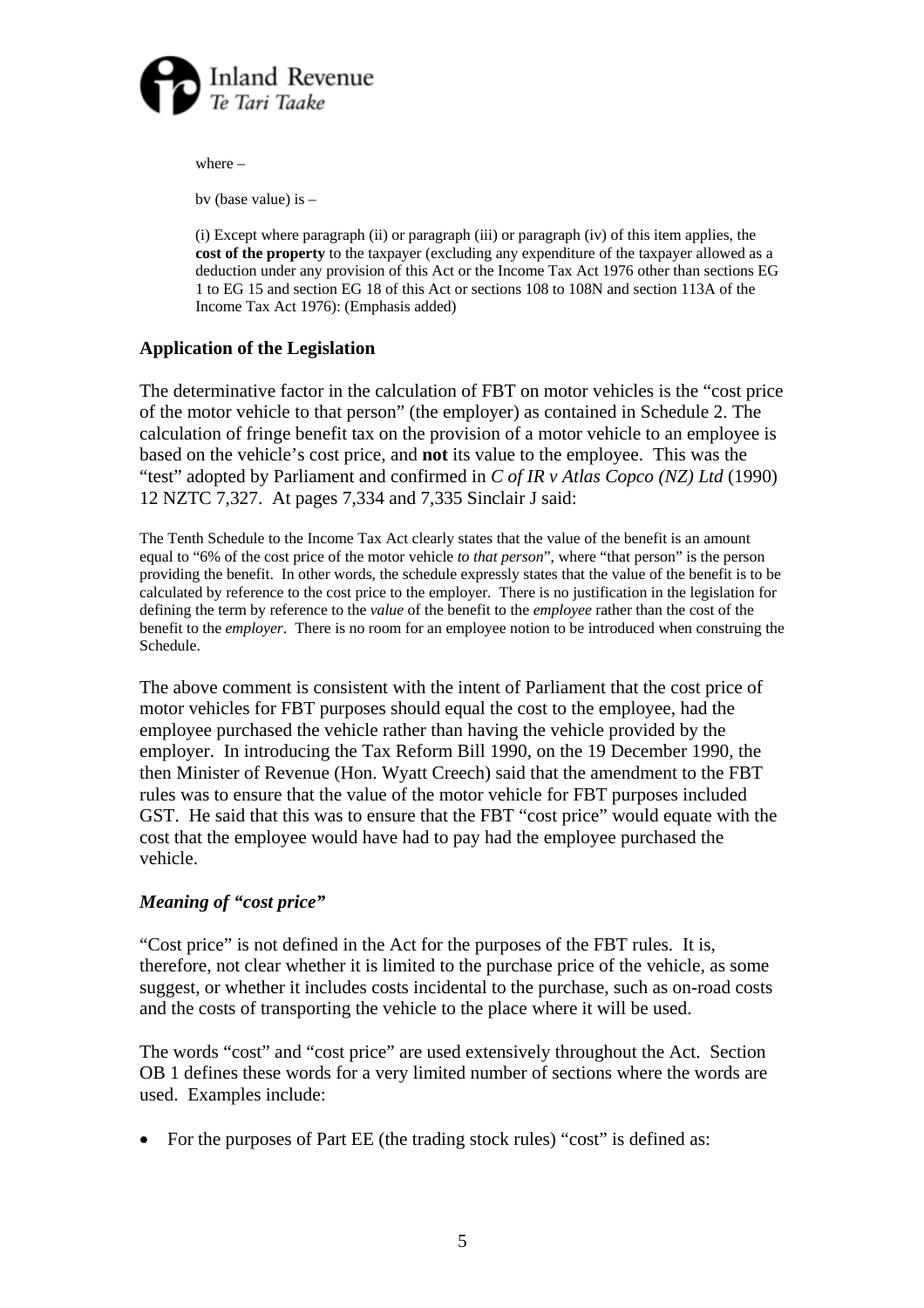

In Part EE, for trading stock other than an excepted financial arrangement, means costs incurred in the ordinary course of business to bring trading **stock to its present location and condition**  including purchase costs and costs of production calculated under sections EE 5 to EE 7. (Emphasis added)

• "Cost price" in relation to "specified leases" means:

…the amount of expenditure of a capital nature incurred by the lessor in acquiring **and installing** that lease asset… (Emphasis added)

The significance of these two definitions (even though they have limited application in the Act) is that they both include a reference to costs ("bringing to its present location" and "installing") that are more than simply the *purchase price* of the item in question. In the definition of "cost" (for the purposes of the trading stock rules), it could be argued that getting the stock "*to its present location*" is synonymous with "*installing*" as used in the definition of "cost price". "Install" is defined in the *Concise Oxford Dictionary* as "*place (heating or lighting etc.) in position for use*". While the two definitions relate to the two different sides of the revenue/capital distinction, they both relate to the assets used in a business.

This leads to the view that there may be very little difference (if any) between the terms "cost" and "cost price" as used throughout the Act. This view is supported by the comments of Fullagar J in *Australian Jam Co. Pty Ltd v FCT* (1953) 10 ATD 220. This case concerned the valuation of trading stock. At 570 the Judge said:

The words 'cost price' in the section [relating to the valuation of trading stock] are perhaps not literally appropriate to goods manufactured, as distinct from goods purchased, by the taxpayer, but I feel no difficulty in reading them as meaning simply 'cost'.

This implies that "price" adds nothing to the meaning of "cost". "Cost price" is simply "cost". In commenting on the above citation in an item entitled "Some Aspects of Valuation of Trading Stock for Income Tax Purposes" in the *NZ Universities Law Review*, Vol. 1 (September 1964), ILM Richardson (now Sir Ivor) said:

If "price" adds anything to "cost" it is only in emphasis, in stressing that what is involved is the actual expenditure of money by the taxpayer with relation to the trading stock.

In *Phillip Morris Ltd v. F.C. of T.* 79 ATC 4,352, the Supreme Court of Victoria had to decide what constituted "cost price" for the valuation of cigarettes (trading stock) on hand at the end of an income year under section 31(1) of the Income Tax Act Assessment Act 1936. The Court determined that in respect of manufactured goods:

…the words "cost price" in that subsection [section 31(1)] should be understood as meaning "cost".

Both the above cases (*Australian Jam* and *Phillip Morris)* considered section 31(1) of the [Australian] Income Tax Assessment Act, which gives taxpayers an option of valuing trading stock at its "cost price". The wording of the section is very similar to the former New Zealand equivalent - section EE 1(3) prior to amendments that applied from the 1998-99 income year - that is, the same "cost price" option applied to New Zealand taxpayers. It follows that in considering the use of the words "cost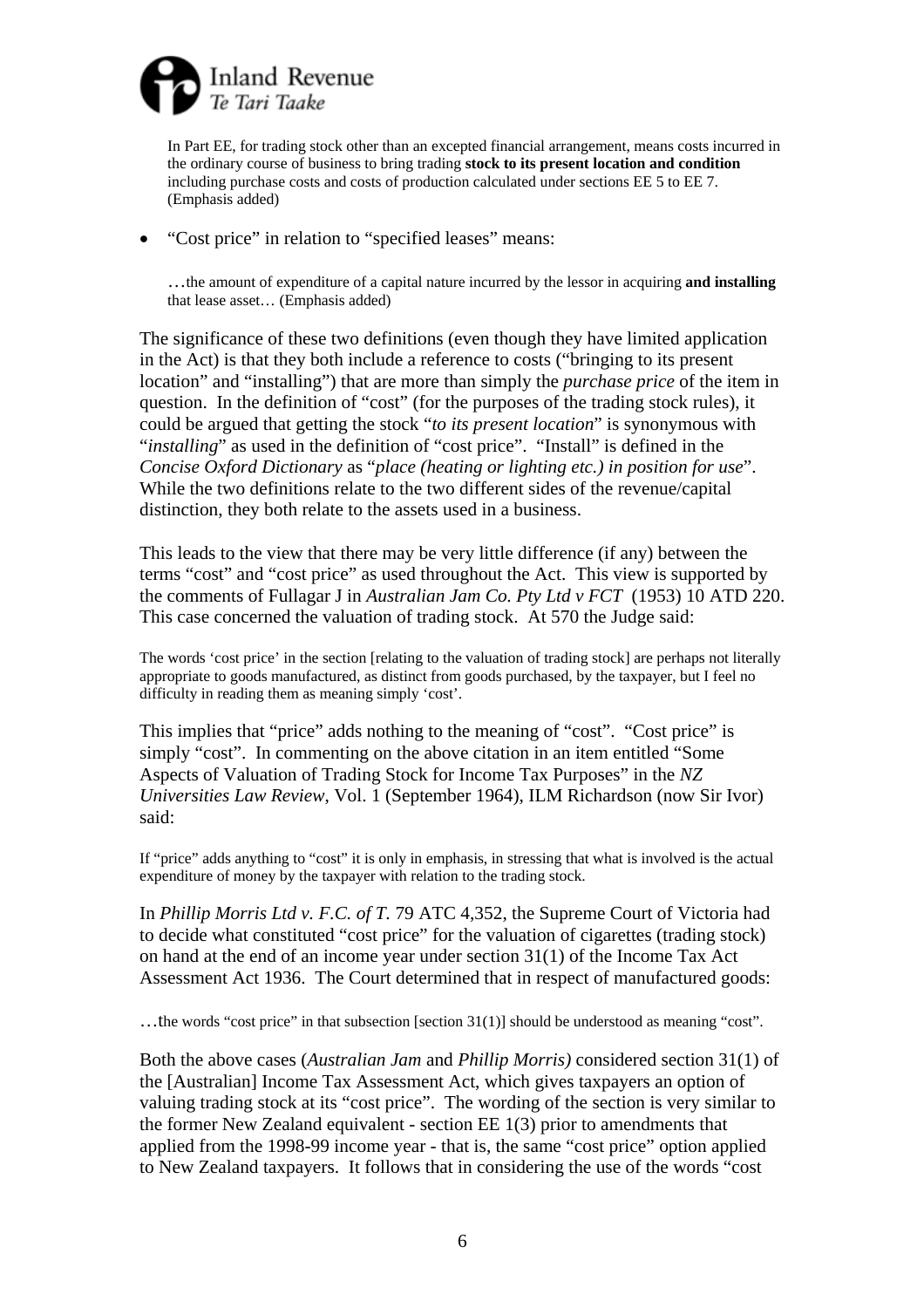

price" in New Zealand, the courts would arguably adopt the same position as the Australian courts in the above decisions. Where the words are used in other parts of the Act (including Schedule 2), and there is no specific definition, it is considered that "cost price" should be given a similar interpretation. This means that "cost price" as used in Schedule 2 for FBT purposes also means "cost".

In discussing trading stock, some authorities take the view that "cost price" relates to things purchased, while "cost" relates to things manufactured. For example, in *Phillip Morris* Jenkinson J said:

The statutory conception of "cost price" or, **in the case of manufacturer's stock, "cost"** is merely a value at a particular time… (Emphasis added)

In *Australian Jam*, Fullagar J said:

The words 'cost price' in the section [relating to the valuation of trading stock] are **perhaps not literally appropriate to goods manufactured, as distinct from goods purchased**, by the taxpayer, but I feel no difficulty in reading them as meaning simply 'cost'. (Emphasis added).

In *TRA Case S12* (1995) 17 NZTC 7,102, Barber DJ considered what is meant by "its cost price" in relation to the valuation of foals born to broodmares owned by a horse breeder. He determined that the foal's cost price should include the write-down (depreciation) of the broodmare. At 7,107 he said:

...the Legislature has provided that the breeder or farmer must take progeny into account at "its cost price". Those words do not seem to me to be a particularly happy choice because **"cost price" is normally that which a merchant buys something** (refer Sixth Edition of the *Concise Oxford Dictionary*). The cost is the price to be paid for a thing and the price is the money or other consideration for which a thing is bought or sold. The taxpayer has not purchased the foal but has had the foal created through the mare after servicing from the stallion. However, in their context, the words "its cost price" must be given a sensible interpretation. In the *Shorter Oxford English Dictionary* (3rd Edition) a meaning for "cost" is "That which must be given in order to acquire, produce or effect something". (Emphasis added)

In these cases the courts make a distinction between "cost" and "cost price". "Cost" relating to manufactured goods (the cost of manufacture) and "cost price" relating to goods purchased (the cost of purchase). However, under both the Australian and the former New Zealand trading stock valuation rules there is only one option for valuing trading stock at cost and that is its "cost price". In terms of the legislation, therefore, both manufacturers of trading stock and purchasers of trading stock are required to value their goods under its "cost price". So, in the trading stock context at least, "cost price" includes both the terms "cost" and "cost price".

#### *Trading stock context*

As mentioned above, the trading stock rules changed with effect from the 1998-99 income year. The current definition of "cost" applying to the valuation of trading stock requires the "cost" to include, "*any costs incurred in the ordinary course of business to bring the trading stock to its present location and condition including purchase costs and costs of production calculated under sections EE 5 to EE 7*". The effect is that now trading stock must be valued by the taxpayer using generally accepted accounting principals (section  $EE 5(1)$ ). Effectively, section  $EE 5(2)$  says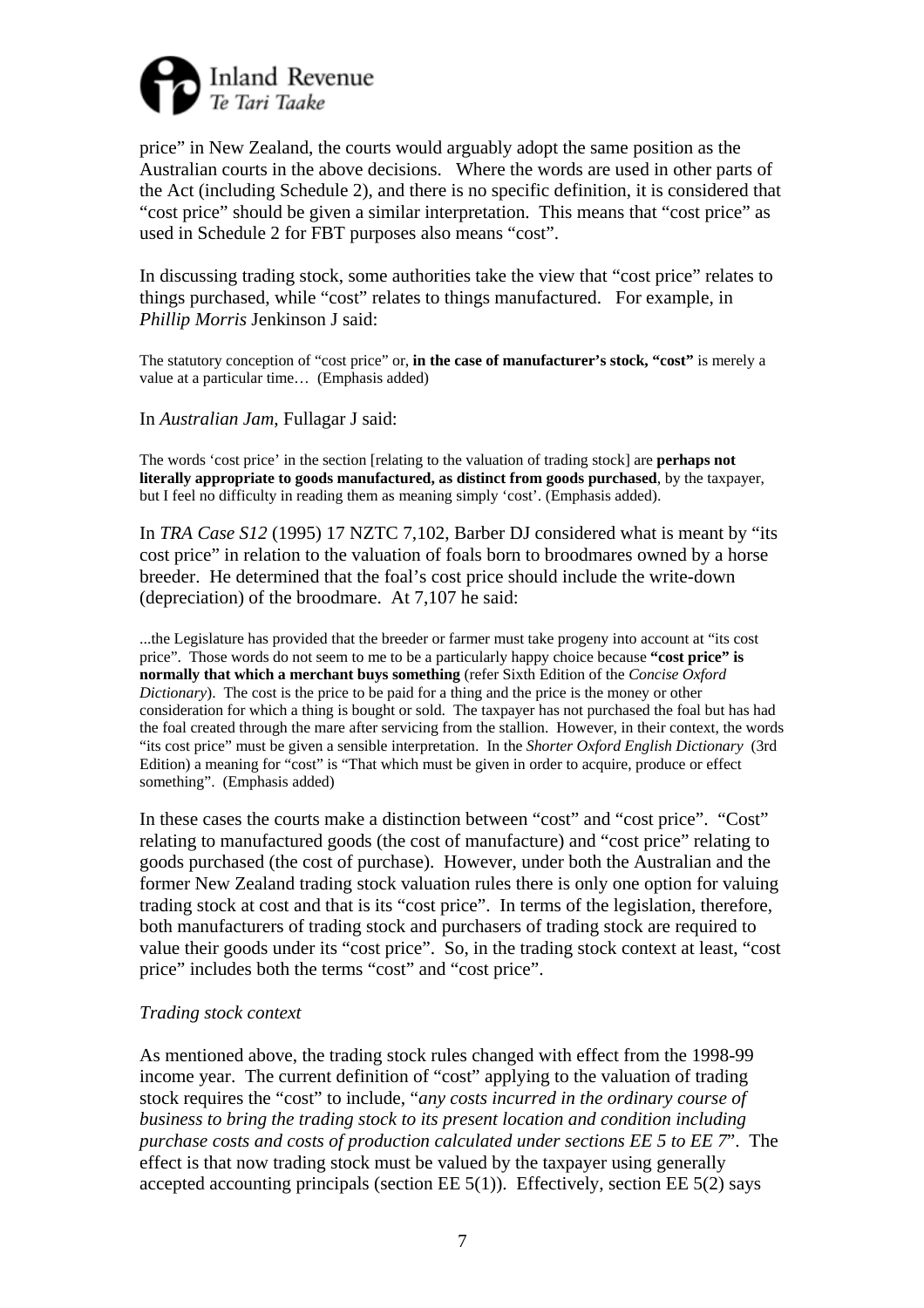

that the trading stock must comply with Financial Reporting Standard No.4 (FRS 4) 1994 (Accounting for Inventories).

In FRS 4, the value of inventories (trading stock) is to include:

```
4.6 "Cost of inventories" is the total of: 
(a) cost of purchase (as defined in paragraph 4.10 below); 
(b) costs of conversions (as defined in paragraph 4.13 below); and 
(c) other costs incurred in bringing the inventories to their present 
location and condition.
```
4.10 "Cost of purchase" includes: (a) import duties and other purchase taxes (**other than those subsequently recoverable**); (b) **Transport and handling costs**  $(c)$  ... (Emphasis added)

As this standard applied from 1994 (replacing the previous standard -SSAP 4), presumably FRS 4 could have been used as a guide by taxpayers in valuing trading stock under the former valuation option, "cost price". That the Commissioner accepted similar calculations to FRS 4 is illustrated by the contents of an item on the valuation of trading stock published in *Public Information Bulletin* No.82 (December 1974). This item set out the three options available to taxpayers, being cost price, market selling value, or replacement price. It then went on to define "cost" - (note: not "cost price"). In respect of purchases of finished goods the item said:

Here the cost should include **freight inwards**, customs duty, insurance, and sales tax in addition to the actual purchase price of the goods. (Emphasis added)

In the context of their use in relation to trading stock, the words "cost" and "cost price" are interchangeable.

## *Depreciation context*

The only provisions that deal with valuation of capital assets in the Act are the depreciation rules set out in Subpart EG.

Generally, business assets are "depreciable property" as defined in section OB1, being property that "*might reasonably be expected …to decline in value …while used or available for use …in carrying on a business for the purposes of deriving gross income*". This is provided that the assets are not trading stock, land, financial arrangements, or intangible property. Motor vehicles are "depreciable property" and will qualify for depreciation deductions under Part EG.

Under section EG 2(1)(a) depreciation is calculated:

• where the diminishing value method is being used, on the "adjusted tax value" of the property.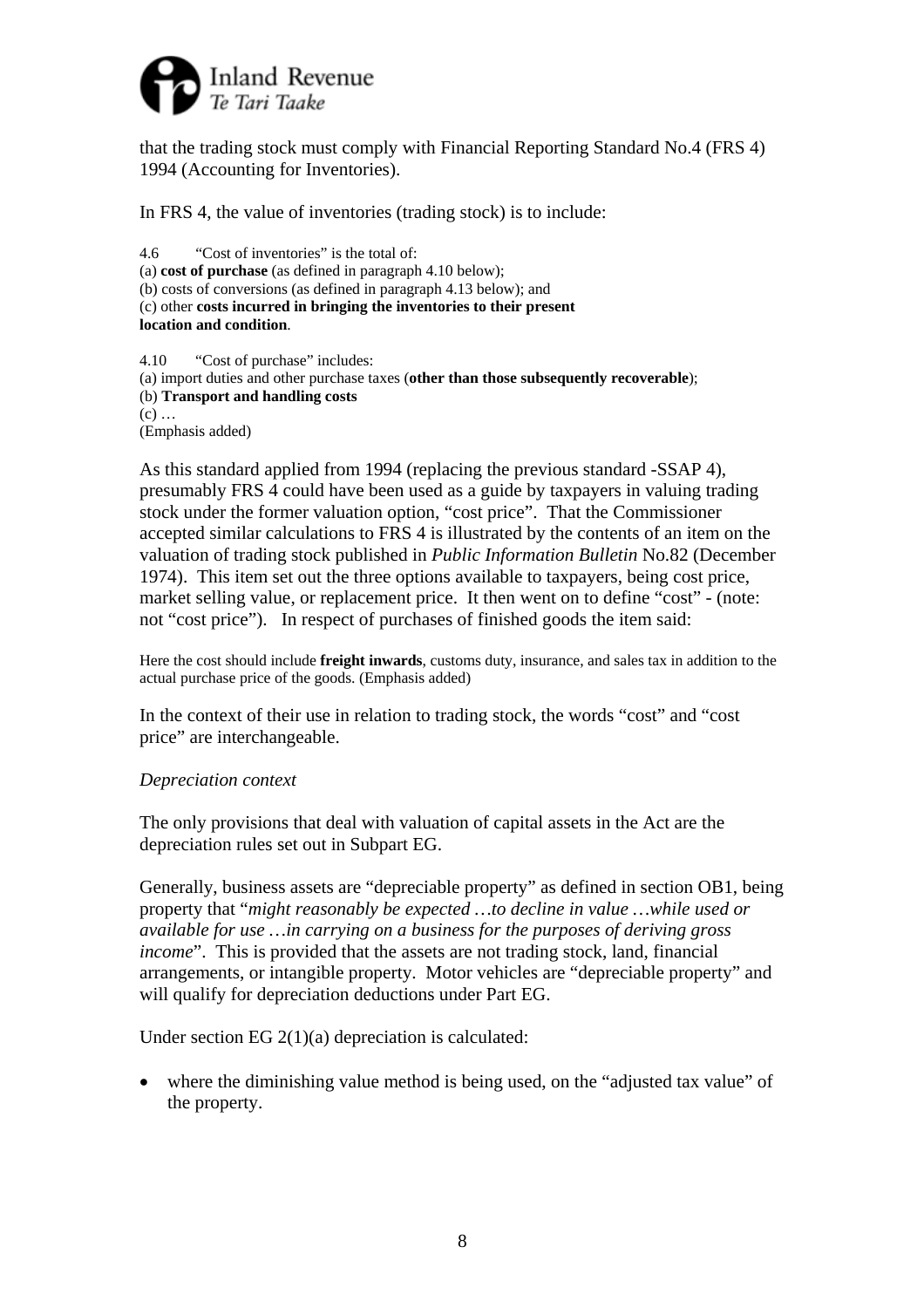

where the straight-line method is being used, on the "cost of the property" to the taxpayer.

"Cost" is not defined in the Act for the purposes of section EG 2. "Adjusted tax value" is defined in section OB 1. The main component of this definition is the "base value" of the property. "Base value" in the majority of cases, especially in respect of property acquired after the beginning of the 1993-94 income year, will be its "cost".

As stated above, as far as trading stock is concerned there appears to be no difference between the use of the words "cost" and "cost price". The words are interchangeable. If the same applies in respect of the word "cost" used in subpart EG, it could mean that "cost" and "cost price" are interchangeable elsewhere in the Act, e.g. in Schedule 2, in determining the "cost price" of a motor vehicle for FBT purposes.

The definition of "cost price", as it applies to Schedule 2, was discussed in *C of IR v Atlas Copco (NZ) Ltd*. This case considered whether the "cost price" in respect of motor vehicles was the GST inclusive or exclusive cost. While it was not necessary for the Court to formulate an exhaustive meaning of "cost price", Sinclair J concluded that the words "cost" and "price" are susceptible to a wide variety of meanings. At page 7,332 Sinclair J referred to expert accounting evidence on the meaning of "cost" and stated:

This accords with the expert evidence given by two accountants, Mr John Hagen and Professor David Emanuel. Professor Emanuel cited a number of definitions of "cost" from leading textbooks on accounting:

- "(a) 'Costs represent the financial sacrifices which are involved in acquiring or producing assets.' Ma, Matthews and Macmullan, The Accounting Framework  $(2^{nd}$  Ed, 1987) at p 43.
- (b) 'Accountants have placed a great deal of emphasis upon the principle of objective evidence, and nowhere is it more apparent than in accounting for the acquisition of plant and equipment. Cost is used as the valuation method in this instance because it is more easily identified than any other valuation and because it is said to be the sacrifice given up now to accomplish future objectives.' McCullers and Schroeder, Accounting Theory: Text and Readings (1978) at p 233.
- (c) 'We define cost here as the sum of the quantitative representations of the sacrifices necessarily incurred **to bring the fixed asset to its place and state of use**.' Most, Accounting Theory (1977) at p 235. (Emphasis added)
- (d) 'Cost is thus the economic sacrifice expressed in monetary terms required to obtain a specific asset or group of assets.' Hendriksen, Accounting Theory  $(3<sup>rd</sup> Ed, 1977)$  at p 270.
- (e) 'Cost is an economic sacrifice, an outflow of wealth, by giving up asset value or incurring liability value.' Staubus, Activity Costing for Decisions (1988) at p 192."

Professor Emanuel then summarised the position by saying that:

"Cost is the economic sacrifice associated **with getting the purchased item to its current location and condition."** (Emphasis added)

It is interesting to note that here the accountants used the term "cost" rather than "cost price" – the term (as used in Schedule 2) that the Court was considering. This is consistent with the earlier analysis that the words are interchangeable.

In *Atlas Copco* the Commissioner objected to the evidence of the accountants. At page 7,333 the Court said: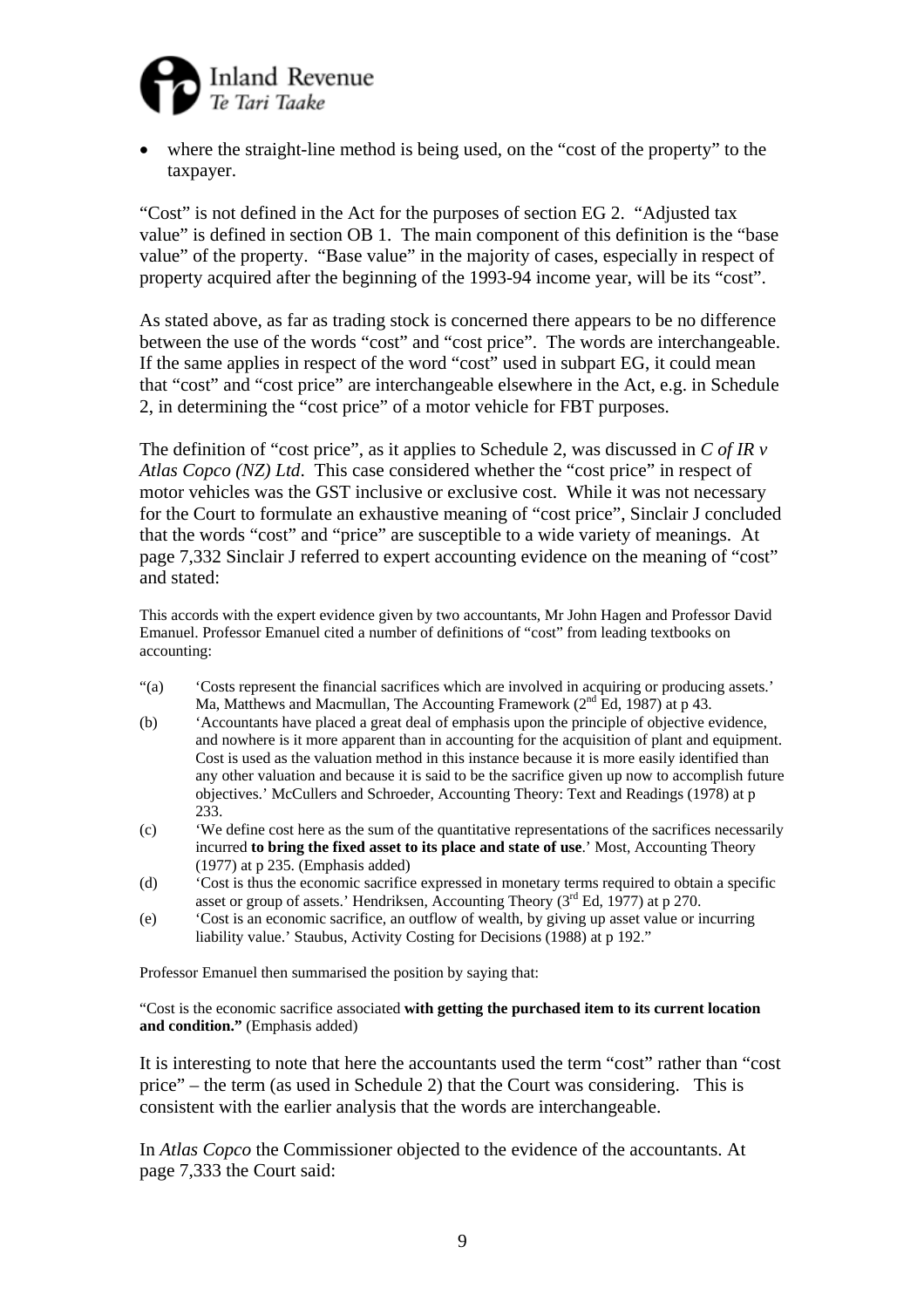

Counsel for the Commissioner objected to the evidence of the two accountants on the basis that the interpretation of "cost price" is a question of law for the Court, and to rely upon the interpretation of accountants would infringe the "ultimate issue" rule. Moreover, counsel felt that the accountants had mistakenly placed economic substance over legal form in analysing the nature of the payment paid by the purchaser.

It is true that defining "cost price" is a question of statutory interpretation and, as such, must be resolved by the Court. **Where the meaning of words in a statutory context is unclear or ambiguous, however, the Court may derive some assistance from common business parlance and practice**, as well as international standards. Moreover, as I have already discussed, the approach of the accountants accords with both the economic substance and the legal form of the transaction: the GST component of the purchase price which may be recovered by a registered purchaser cannot be considered part of the effective "cost price". (Emphasis added)

Here the Court accepts that where uncertainty in the legislation exists, common business practice can be taken into account in defining terms or words. As sufficient doubt surrounds the use of the words in question, accounting or business usage may be of assistance.

Generally, the accounting treatment is that the initial cost of a fixed asset includes the costs of putting it into the working condition necessary for its intended use, installation costs, and freight etc (see for instance, FRS 4, 4.6(c), and the expert evidence given in *Atlas Copco* (cited above)).

This further strengthens the proposition that no fundamental difference exists between "cost" and "cost price" as used in the Act.

## *Conclusion*

On the above analysis it is concluded that "cost" and "cost price" as used in the Act are interchangeable. The calculations of both terms, using accepted accounting principles, include costs in addition to what can be termed the "purchase price". This means that for the purposes of the phrase "cost price of the motor vehicle" in the FBT rules, the "cost price" of a motor vehicle will be more than just its purchase price.

#### *What is the "cost price" of a motor vehicle for FBT purposes?*

When a new motor vehicle is purchased, a number of Government charges have to be paid before the purchaser can use the vehicle on the road. The purchaser may also have accessories fitted to the vehicle at the time of purchase or at a later date. Some of these accessories may be of a non-business nature, such as a towbar, CD player, CNG/LPG conversion, air conditioning, alloy wheels, etc. Generally, unless they are part of a special deal, these accessories will be additional costs to the purchaser. In some instances the purchaser may have a business accessory, e.g. a radio-telephone, fitted to the vehicle at the time of purchase or at a later date.

The question to be considered is whether all or any of (the cost of) these items forms part of the "cost price" of the vehicle.

#### *Government charges*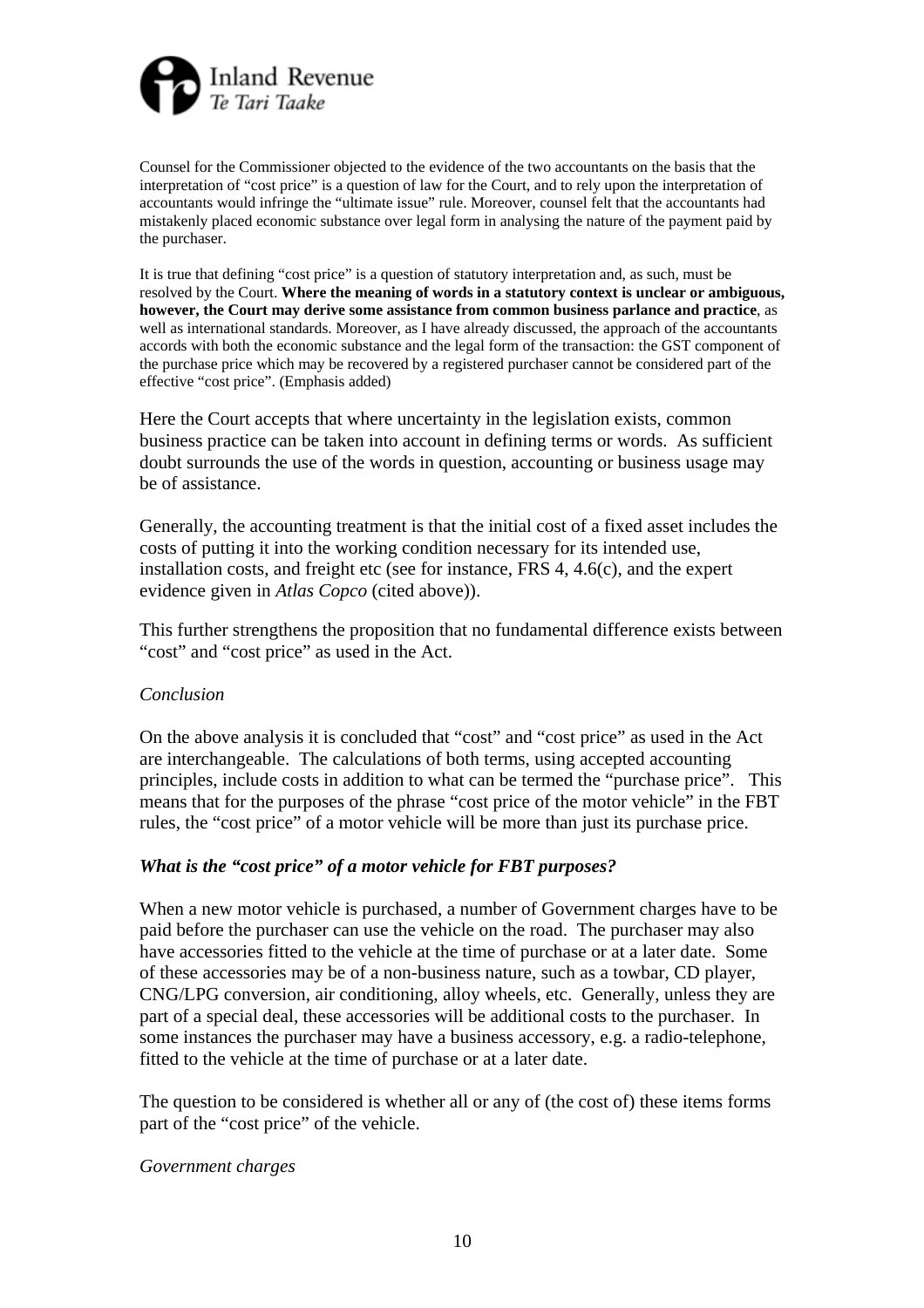

Fees payable at the time of purchase of a new car so that it can be driven on the road include:

- Once only payments: registration fee, number plate fee.
- Annual (recurring) fees: annual relicensing fee, ACC levy, label fee.

It is arguable that without payment of the initial registration and plate fees (as distinct from the recurring annual re-licensing fees) by the employer the vehicle cannot be used immediately. The employer has to pay these costs before the vehicle can be "put on the road" or in a position to be used. This suggests that they are properly to be treated as part of the "cost price" of the car.

Support for the view that "cost" includes such items as getting the vehicle "on the road" so that it can be used, is found in the High Court of Australia case of *BP Refinery (Kwinana) Ltd v FCT* (1960) 8 AITR 113. At page 117, Kitto J in considering the issue of what was included in the term "cost", said.

 $\ldots$  in my opinion, the word "cost" in section 56 (1)(b) bears the meaning which it has in the business life of the community. It seems to me impossible to suppose that the depreciation provisions of the Act are intended to apply only to those simple cases in which the ascertainment of cost is a purely arithmetical process. I interpret it as embracing the whole sum which, according to accepted accountancy practice as applied to the circumstances of the case, ought to be considered as having been laid out by the taxpayer in order to acquire the subject-matter as plant, **that is to say installed and ready for use** as plant for the purpose of producing assessable income. (Emphasis added)

Therefore, the cost of the vehicle must include expenditure making it "ready for use" by the taxpayer. Without payment of the registration and plate fees the vehicle is not ready for the purpose intended.

Whether the costs of the initial registration fee and the plate fee form part of the cost of the vehicle is not entirely clear. The Commissioner considers the better view of the law, and the likely intent of Parliament, is that such expenses form part of the cost price of the vehicle, particularly given that they are one-off costs that fall into the "once and for all payments" category (see *BP Australia Ltd v FCT* [1965] 3 All ER 209) and hence are capital in nature. These fees are intended to make the vehicle able to be used.

The remaining fees are annual charges and normal accounting practice would treat them as revenue expenditure, even if they were incurred upon purchase of the vehicle.

In summary, the better view is that registration and plate fees are "once and for all" payments, are of a capital nature, make the vehicle able to be used, and are part of the "cost price" of the vehicle. Annual charges (licensing, ACC levy, etc.) are revenue expenditure and not part of the "cost price".

#### *Business accessories*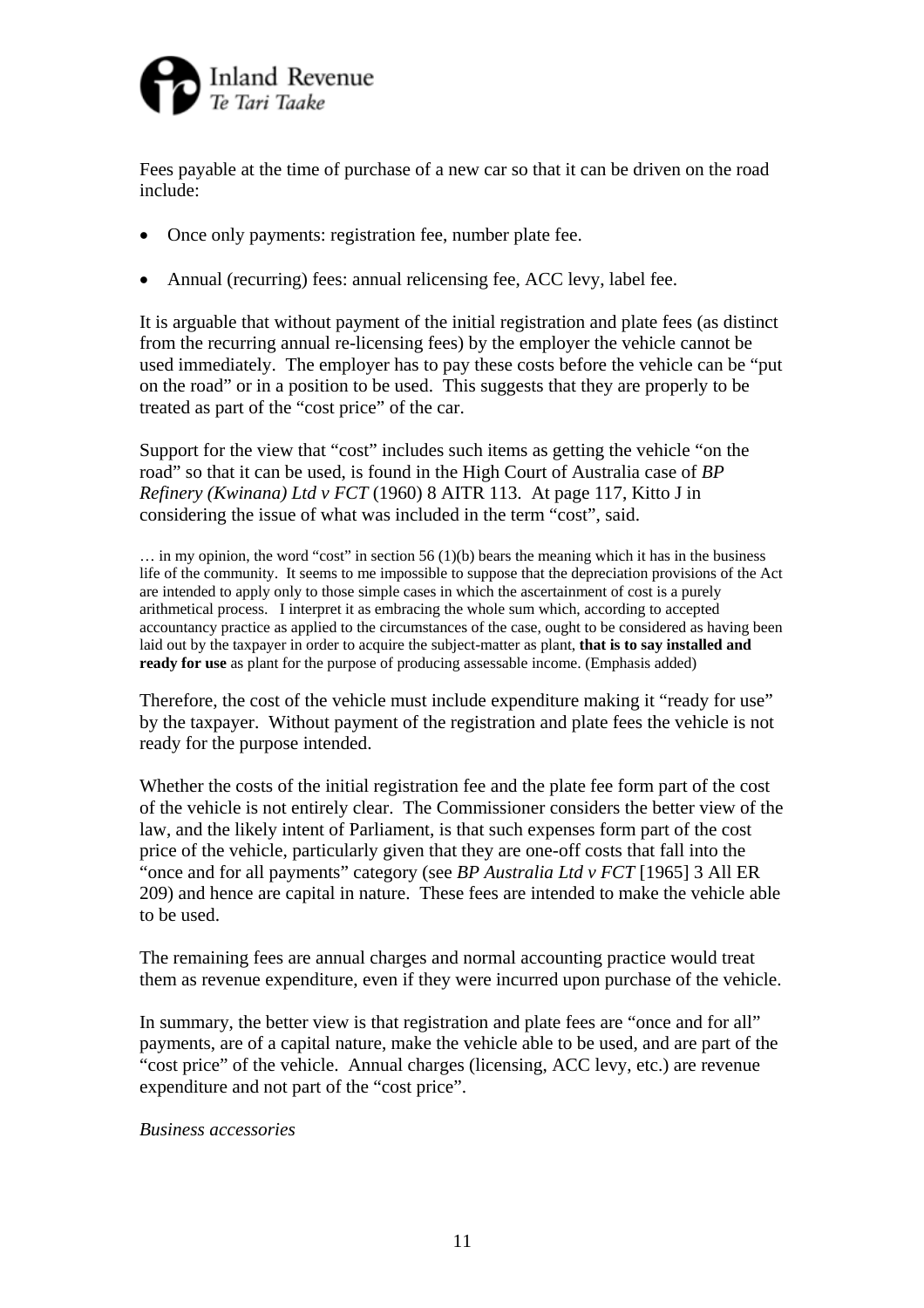

Generally, accessories permanently fitted to the motor vehicle are properly to be included as part of the vehicle's cost. As discussed earlier, accessories, such as stereos, towbars, roofracks, etc., fitted to a vehicle will form part of its cost price. However, some components or equipment fitted to vehicles may be of a purely business nature. The issue arises as to whether such components or equipment should also be included in the "cost price of the vehicle" for FBT purposes.

There is no legislative direction on this issue. This may indicate that all accessories, components, or equipment attached to the vehicle form part of its "cost price". It is arguable, however, that business accessories, components, and equipment fitted to the vehicle should not be treated as forming part of the cost price, where they are required and relate solely to the special business operations for which the vehicle is used, and are in themselves depreciable property for the purposes of the Act, e.g. a two-way radio telephone in a salesperson's vehicle. Such components or equipment are fitted to the vehicle to facilitate the business use of the vehicle, and may be considered as separate business assets located in the vehicle.

Another factor (relevant to this last-mentioned aspect) possibly pointing to the components or equipment as not being part of the cost price, is to consider the nature of the assets and how they are treated by businesses for accounting purposes. For example, it is most likely that components such as two-way radios are accounted for and depreciated separately. The radios can be removed from vehicles, or moved from one vehicle to another, and it seems logical that they be treated as separate assets for depreciation purposes. Note: motor vehicles and radiotelephone equipment are listed separately in Depreciation Determination DEP 1. Two-way radios have their own depreciation rate because they are regarded as assets in their own right and not accessories (to a motor vehicle). They form part of a larger asset, for example, the entire radio telephone network, consisting of radios in vehicles and the central control unit in the employer's premises. In such circumstances, even though they are a form of accessory or addition to the motor vehicle, they are an asset in their own right and therefore require a separate asset classification. Usually, radio networks are purchased as a package consisting of a number radios (for each vehicle) plus the central control station. To treat the network as part of the cost price of each car would require an apportionment of the overall expense, including installation costs to each vehicle. The Commissioner does not consider this to be a sensible approach.

The same could be said of accessories such as roof mounted flashing lights, and electronic monitoring equipment. If these types of assets are added because they are required for and relate solely to the business operations for which the vehicle is used, they will be treated similarly to the two-way radio system.

Therefore, where business components, such as two-way radios, roof mounted flashing lights, electronic testing or monitoring equipment, etc., are fitted to the vehicle and are paid for by the employer, they do not form part of the "cost price" for FBT purposes. As mentioned earlier, such accessories are business assets of the employer, coming within the definition of "depreciable property" for the purposes of the Act.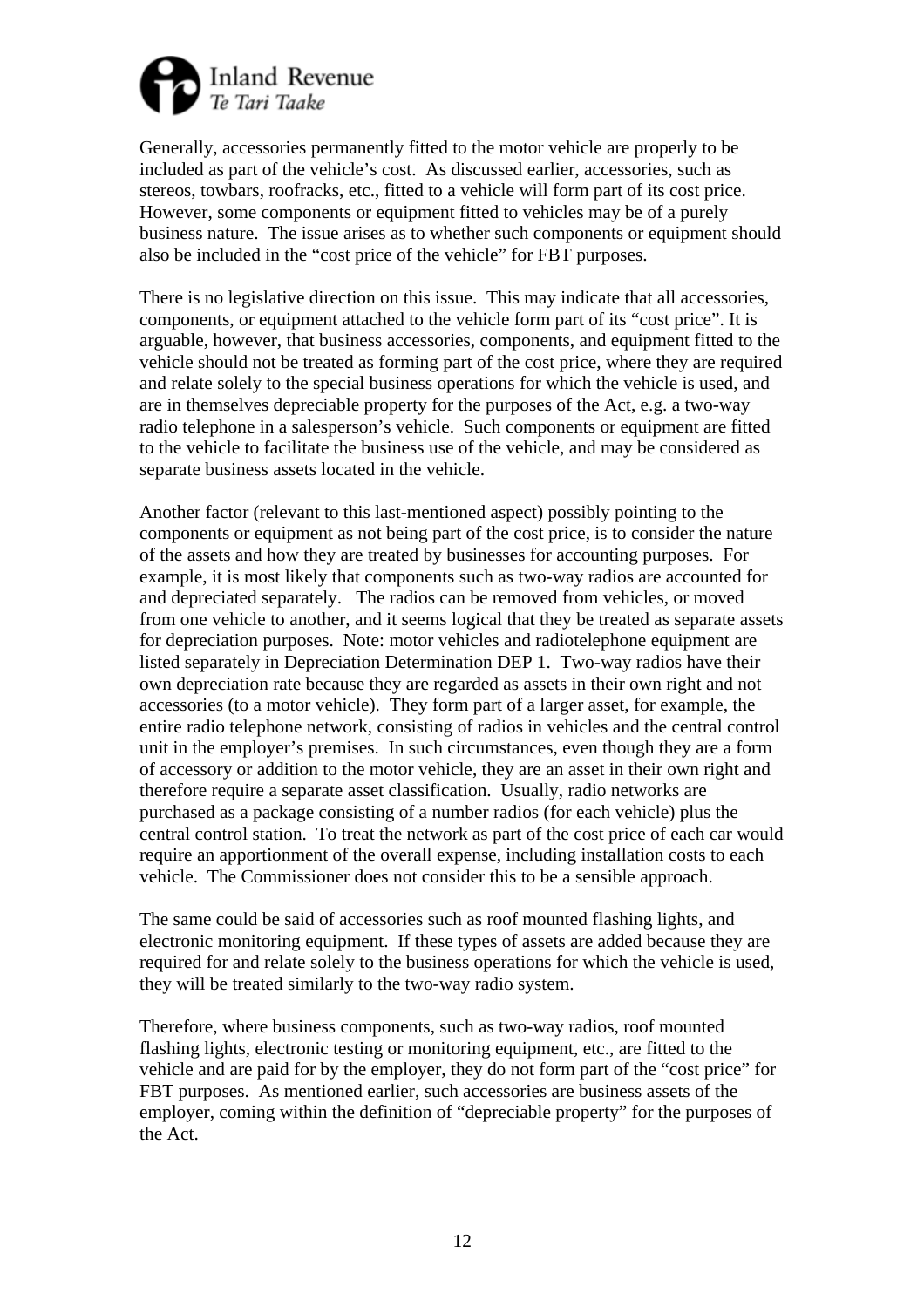

As previously discussed under the heading "Application of the Legislation", it was the clear intent of Parliament that the "cost price" for FBT purposes should equal the cost to the employee had the employee purchased the vehicle rather than having it provided by the employer. It follows that if the employee had to pay for the vehicle, the cost to the employee must also include accessories fitted to the vehicle as already discussed. Exceptions are the cost of separately depreciable components or equipment fitted to the vehicle solely to meet the special needs of any business operations for which the vehicle is used.

Therefore, the Commissioner considers that business components fitted to the vehicle, which are required for and relate solely to the business operations for which the vehicle is used, and are in themselves depreciable property, should be excluded from the "cost price" of motor vehicles for FBT purposes. This covers assets requiring the vehicle's power source in order to operate: they are not part of the cost price of the car itself.

There may be isolated instances, where the type of business asset mentioned above will unavoidably be used for non-business purposes. The Commissioner considers that any extraordinary and unenvisaged use of the accessory for non-business use over the life of the asset will not in itself negate the purpose of fitting the accessory to be "solely for business purposes" in this context.

## *Cost of non-business accessories*

Commonly, when a vehicle is purchased the owner asks for certain "extras" or accessories (other than business accessories) to be fitted to the vehicle. If these accessories are not "optioned" (and included in the purchase price), the dealer will charge for their cost and fitting to the vehicle. Such accessories can include:

• stereos, towbars, sunroof, roofrack, CNG/LPG conversions, alloy wheels, airconditioning, electric windows and locking systems, higher specification tyres, etc.

Where the vendor charges for any of these accessories, the question arises as to whether they should be added to the "cost price" of the vehicle for FBT purposes. The same issue arises if the accessories are acquired from another person or supplier, or acquired at a later date.

Such accessories are of a capital nature and should be added to the vehicle's purchase price to arrive at its "cost price". They are part of the vehicle as a whole and are not generally removed at the time the vehicle is sold or otherwise disposed of. They are either singularly or collectively a "once and for all" payment(s), culminating in the "cost price" of the vehicle that is provided to the employee by the employer for the employee's "private use and enjoyment".

Under this interpretation, the cost price may vary from period to period, depending on when accessories are added (or in the unlikely or rarer event of an accessory being removed).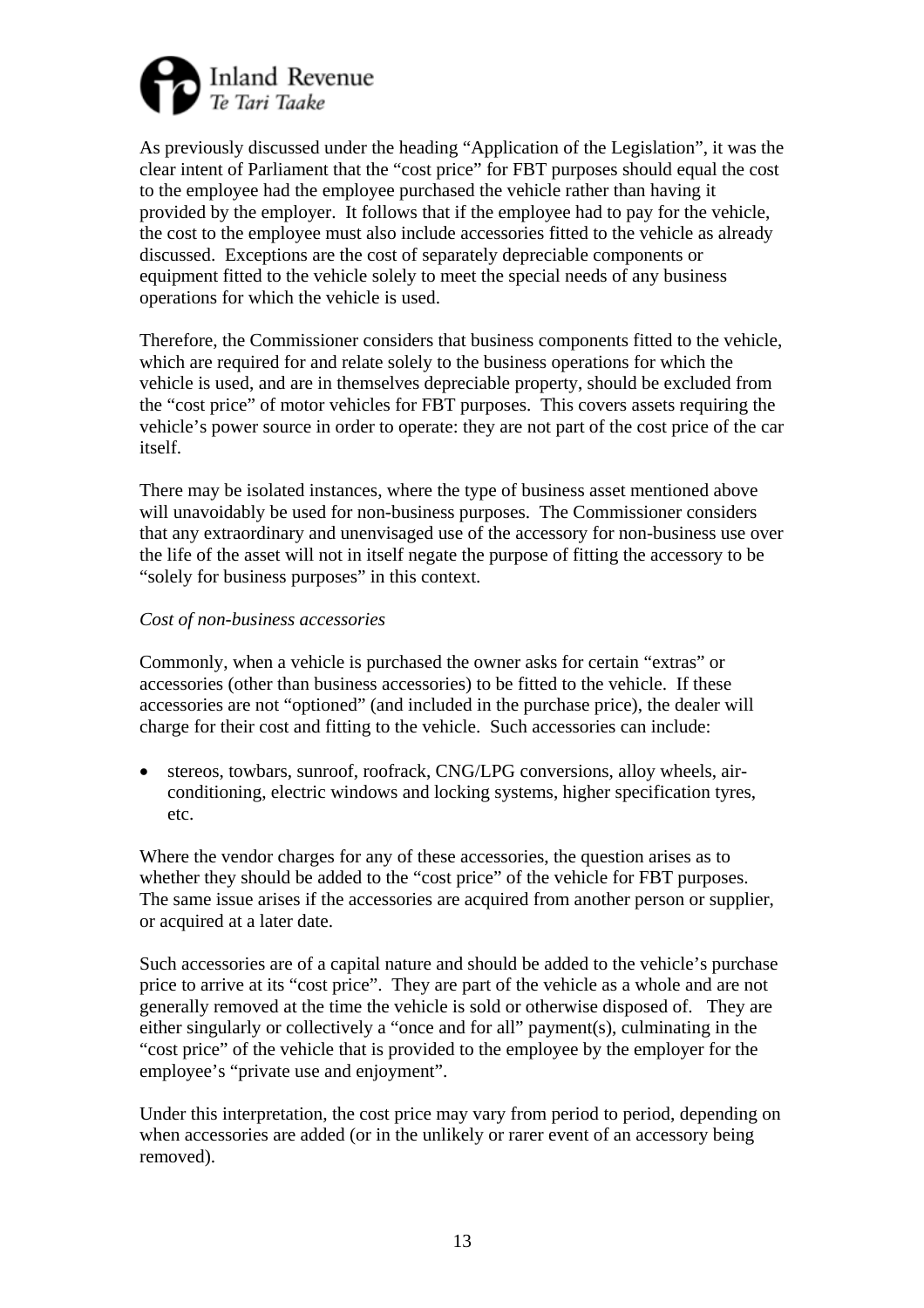

Therefore, in summary, accessories fitted to a vehicle form part of its "cost price" for FBT purposes (as contemplated in Schedule 2), irrespective of the time they are purchased and fitted to the vehicle.

## *Cost of sign writing or painting the vehicle in the employer's colours or design*

It is the Commissioner's view that costs associated with sign writing and painting the motor vehicle in the employer's colours, logo, or design are part of the "cost price" of the vehicle for FBT purposes. It was concluded earlier that "cost price" for the purposes of Schedule 2 means something more than the "purchase price" of the motor vehicle. While the cost of sign writing or painting may not add to the value of the motor vehicle, that is not the test. As discussed earlier, the test is the "cost to the employer", not the "value to the employee". Some may argue that the costs associated with sign writing and painting the vehicle are primarily of a business nature and should be excluded from the vehicle's cost price. However, unlike business accessories, the sign writing and painting will generally not be depreciable property and therefore, such costs must be added to the cost of the vehicle. The better view of the law is that the costs are correctly attributable to the vehicle itself and form part of the cost price for FBT purposes.

## *Transporting or freighting the vehicle to its place of use*

In the above discussion on "cost price", it is clear that the courts have accepted that the cost of transporting or freighting goods (whether those goods are trading stock or capital assets of the business) to the place where they are to be used is part of the cost of the goods. As a general rule, the initial cost of fixed assets will include expenditure incurred to put it (the asset) into the working condition necessary for its intended use. And in *Atlas Copco*, "cost is …associated with getting the purchased item to its current location and condition". This would include installation costs and freight.

The cost of transporting a purchased motor vehicle to the place where it can be used by the taxpayer, is clearly part of its "cost price", both for FBT and depreciation purposes. For example, the purchase of vehicles direct from a manufacturer or from another source overseas, where the purchaser pays for the cost of transporting the vehicle to New Zealand. It is the Commissioner's view that these transport costs form part of the "cost price" of the vehicle for FBT purposes.

However, these costs only relate to the initial cost of getting the vehicle to the place it will first be used by the employer, after acquisition. Subsequent transport costs of moving the vehicle within New Zealand (say from one branch of the employer's firm to another) are considered to be part of the normal business operations of the employer and on revenue account.

## **Cost of repairs and maintenance**

Another issue is the costs of repairs and maintenance of the vehicle and/or accessories, and whether they should be added to the cost price.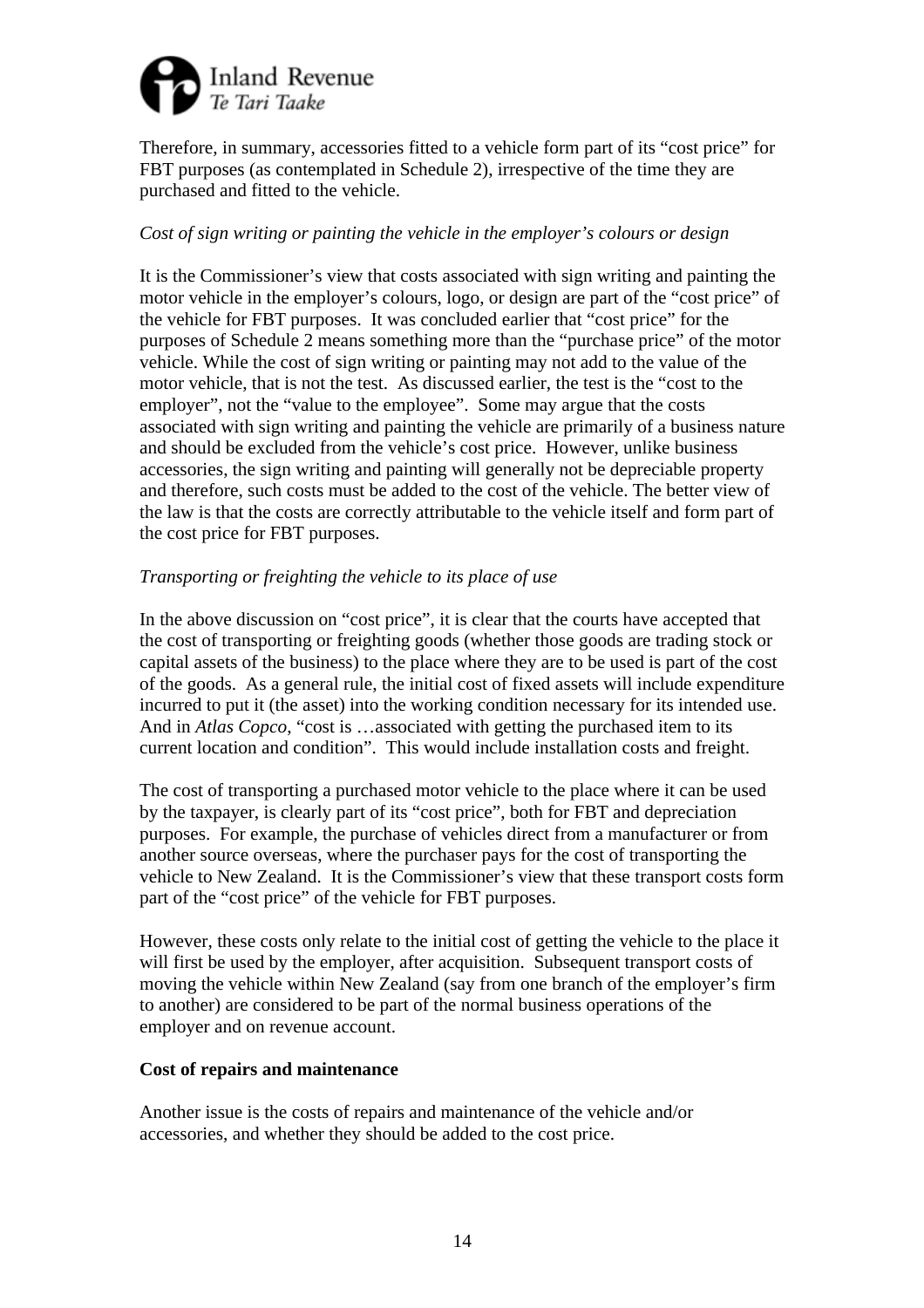

Generally, repairs and maintenance expenditure on the vehicle or accessories will not increase the vehicle's "cost price" for FBT purposes. However, if work on the car is more than normal repairs and maintenance, such as replacing the existing motor with one of larger capacity, the question arises whether that alteration will increase the cost price of the vehicle for FBT purposes. If the repair or replacement is considered to be of a revenue nature, and deductible for income tax purposes, the cost price of the vehicle will not increase in value for the calculation of FBT. On the other hand, if the repair or replacement is of a capital nature, the cost price for FBT purposes must be increased by the amount of that capitalisation. Each case will need to be considered on the basis of its own facts applying established capital/revenue distinction rules. If the FBT cost price is increased, the recalculation of FBT (on the increased cost price) will apply from the quarter in which that capital expenditure was incurred.

## **Example 1**

Employer A purchases a secondhand motor vehicle as a company car for the use of a salesperson employee. The employee will be travelling long distances, so the employer purchases a CD player and has it fitted to the vehicle. As the employee has the full use of the vehicle for private use and is likely to tow his own trailer from time to time, he asks the employer to purchase and fit a towbar to the vehicle. The employer agrees. The "cost price" of the vehicle for FBT purposes will be the total of the purchase price plus the cost of acquiring and fitting the CD player and the towbar (all costs GST inclusive).

## **Example 2**

Employer B is looking for a vehicle to replace an existing vehicle written-off by the firm's Wellington based accountant. The accountant will be entitled to use the vehicle for private purposes when it is not being used for business purposes. While on a trip to Auckland the employer locates a suitable secondhand car, purchases it, and has it transported to Wellington where the accountant will use it. The "cost price" of the car for FBT purposes will be the purchase price plus the cost of transporting it to Wellington (both costs GST inclusive).

## **Example 3**

Employer C decides to replace the company's fleet of cars used by its sales representatives, because of the high cost of maintaining the existing fleet. The sales representatives are permitted to use the vehicles for private use when they are not required for business purposes. Through a contact with a motor vehicle dealer, the company decides to purchase 10 secondhand cars direct from Japan. The employer agrees on a purchase price with a Japanese car dealer and arranges for the vehicles to be shipped to New Zealand. The "cost price" of the vehicles for FBT purposes will be the total of:

- the purchase price of the cars, including any costs or commissions paid in Japan or in New Zealand
- the cost of transporting the cars to New Zealand